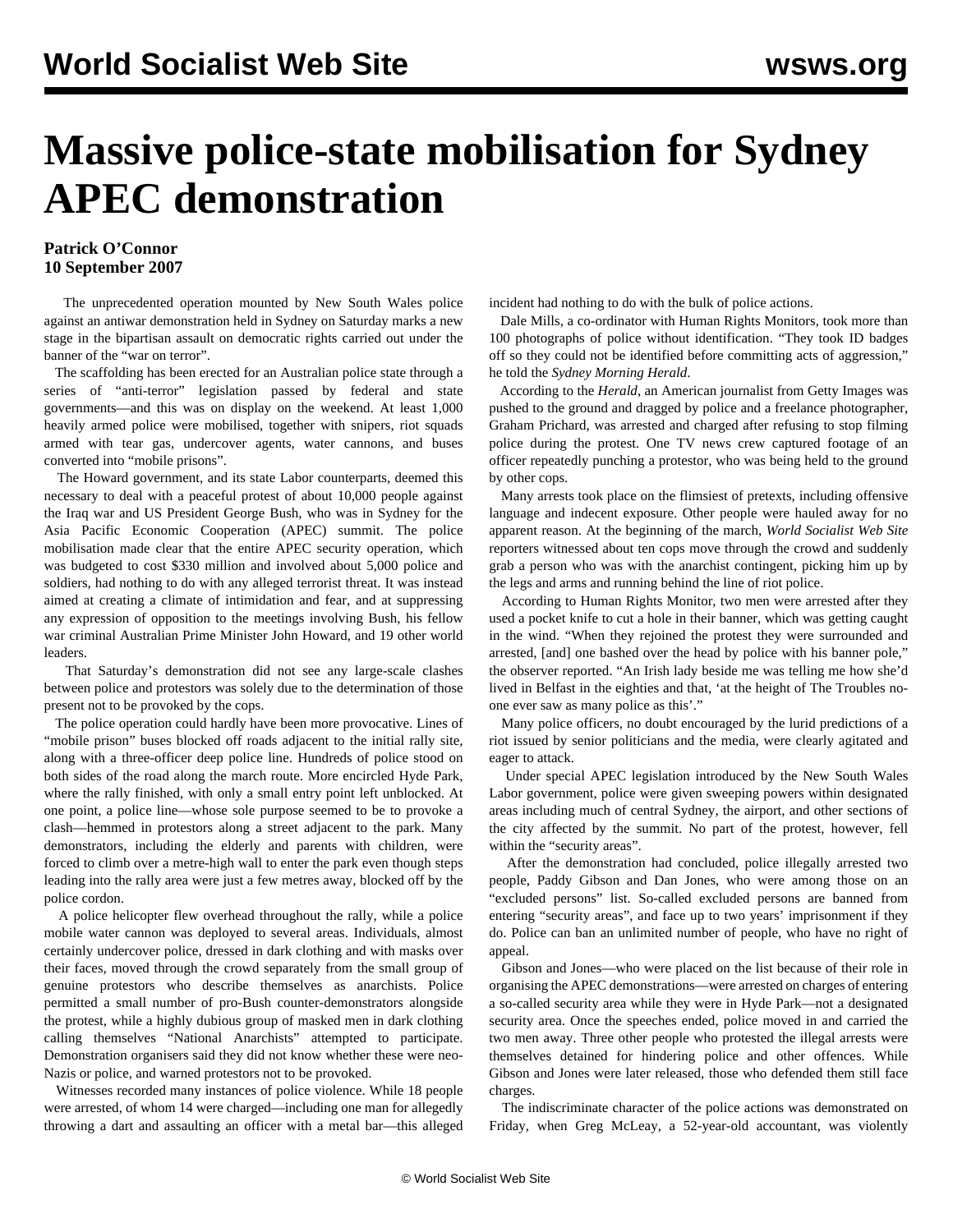tackled to the ground by four officers and arrested in front of his 11-yearold son for allegedly jaywalking in central Sydney. He was released after spending the night in custody. "You want your children to grow up respecting the police but how can they when they see this kind of thing?" McLeay complained. The arrest was widely condemned, including by McLeay's friend, a right-wing columnist Miranda Devine for the *Sun-Herald*.

 Despite the blatantly illegal character of the police actions, they were hailed by senior government figures. Labor Premier Morris Iemma, praised police for an "outstanding job".

 The entire affair underscores the absence of any constituency for the defence of democratic rights within the Australian political establishment. As in the US, Britain, Europe, and other parts of the world, longestablished constitutional norms and legal rights are being torn up. Amid escalating social inequality and a growing divide between the agenda of the official establishment and the interests and sentiments of ordinary working people, new authoritarian forms of rule are being developed. The APEC police-military operation has provided a foretaste.

 Police commissioner Andrew Scipione indicated as much when he defended police tactics at Saturday's demonstration. "That's the way that we do business in NSW now," he declared.

 Many of those attending the demonstration did so in conscious defiance of the police and media scare campaign. Banners included: "How does taking away my rights and freedoms protect my rights and freedoms?", "Be alert, be alarmed! Freedom of speech is under attack", "Cheap scare tactics can't silence my voice", "NSW Police state", and "War is terrorism".

 Members of the Socialist Equality Party and International Students for Social Equality distributed copies of the SEP statement, ["Socialist](apec-s07.shtml) [strategy needed to oppose war and social inequality"](apec-s07.shtml). The leaflet emphasised the necessity for the working class to adopt an independent perspective against war and militarism and defence of democratic rights and living conditions.

 "A recognition of the objective social and economic driving forces behind a new period of war leads to just one conclusion: the struggle against war cannot be organised on the basis of protests to the ruling classes and their governments," the statement read. "Rather, it must be conducted on the basis of an international socialist strategy aimed at the unification of the working people of the world in the overthrow of the capitalist profit system and its anachronistic nation-state framework."

 An entirely different political perspective was provided by the protest organisers, the Stop the War Coalition, which is dominated by the Socialist Alliance. They sought to bolster lingering illusions that the Labor Party represents an alternative to the Howard government's agenda, arguing that electing a Labor government at the upcoming federal elections would mark a step forward in the struggle against war.

 Distributing a leaflet headed, "Boot out Howard to get the troops out", the Stop the War Coalition declared: "Now we [the antiwar movement] must be part of Howard's defeat. We need ALP leader Kevin Rudd and the rest of the country to understand that this election is the turning point for Australia's support for the carnage in Iraq, and an incoming Rudd government will must [sic] be forced to break decisively with Howard's legacy."

 An incoming Labor government will, in fact, be forced to do no such thing. Rudd has made clear his full support for the "war on terror", Australia's alliance with US imperialism, and the ongoing occupation of Iraq by US forces. Rudd plans to withdraw Australia's combat troops, which represent only a fraction of the total Australian personnel in Iraq and the Gulf, without any deadlines and in close collaboration with US authorities so as not to cause any disruption to the occupation. The combat troops will then be redeployed to Afghanistan and East Timor, Solomon Islands, and other parts of the South Pacific.

 That such an agenda is being presented by the Socialist Alliance as a step forward for the antiwar movement and the working class underscores its role as the left flank of the political establishment.

 WSWS reporters spoke with a number of people attending Saturday's demonstration.

 Joe Ventura, a Macquarie University student originally from Georgia in the US, said: "I'm here to protest the policies represented by my country and the Bush administration, which are misguided, ill conceived and in many cases criminal, especially with regard to the war and occupation of Iraq. We wanted to give our voices to the march and give it some more legitimacy by the numbers here."

"I've seen it all before," he said when asked about the APEC security measures. "Georgia hosted the G8 some years ago and our city, Savannah, was turned into a virtual military state overnight. There were police with M16s on virtually every street corner, snipers on the rooftops and so on. Of course, having seen it all before doesn't make it any less shocking or legitimate. This wall in Sydney city, which is a show of power and has nothing to do with protecting politicians from terrorism, is pretty unique. This is very costly and is money that could be used in much more productive ways."

 Asked about the Labor Party's complicity in attacking democratic rights he said: "I see the same thing in my country with the Democratic Party and although this is sad it doesn't really surprise me. At this point the Democrats are the only alternative even though I don't really believe it is much of an alternative."

 partially worked," Toby, a 39-year-old carpenter told the WSWS. "They, "I think the police tried really hard to keep people away and it may have including the Labor Party, hate people coming out on the streets. For me it's just that the ruling class are going to stay the ruling class and anything that gets people onto the streets has to be squashed. It's all about scaring people away.

 "I'm here today, well you know, to fight for a better world. And that's about a world where everyone has dinner on the table and everyone gets a fair go. Things are getting a bit fascist in Australia these days. A lot of people look back at fascism and think it's all past history, that we got over that and now it's all alright. But the danger is real. It's not going to take its old form, but the police state can come back and it is. People have to be wise to the threat."

 A physicist, who wished to remain anonymous, said: "I'm a scientist and at the beginning could see that there might be a problem with weapons of mass destruction in Iraq. But I believed what the government, here and in the US, said, and thought it was true and factual. It turned that this information was false, incorrect and manufactured for a particular political purpose thereby negating the reason for having scientists supposedly analysing information in an unbiased fashion.

 "Because of this fundamental removal of trust I no longer support the political system we live under and want to become involved in some form of action to deal with this. The security build up is ridiculous. Our money is being wasted on this and as you can see everyone here is peaceful. Why is this all necessary? It is not only the APEC issue that I'm protesting against but any event which maintains this system."

 Shay, a young man from Iran, was participating in his first protest since coming to Australia three years ago. "Mainly I'm here to say that I am against Bush," he said. "I am totally against the war on Iraq, which could spread to Iran. War is only ever justified if someone attacks you. This whole thing of pre-emptive war or war against terrorism is wrong. War itself is terrorism. If you go to a country, kill people, and then claim you are spreading democracy to put down a dictator, then you are a dictator too."

 Asked what was behind the war, he replied: "Money is behind this war. They attacked Iraq because of the oil, and it could be Iran next. The US said it went to Iraq because of weapons of mass destruction, but they